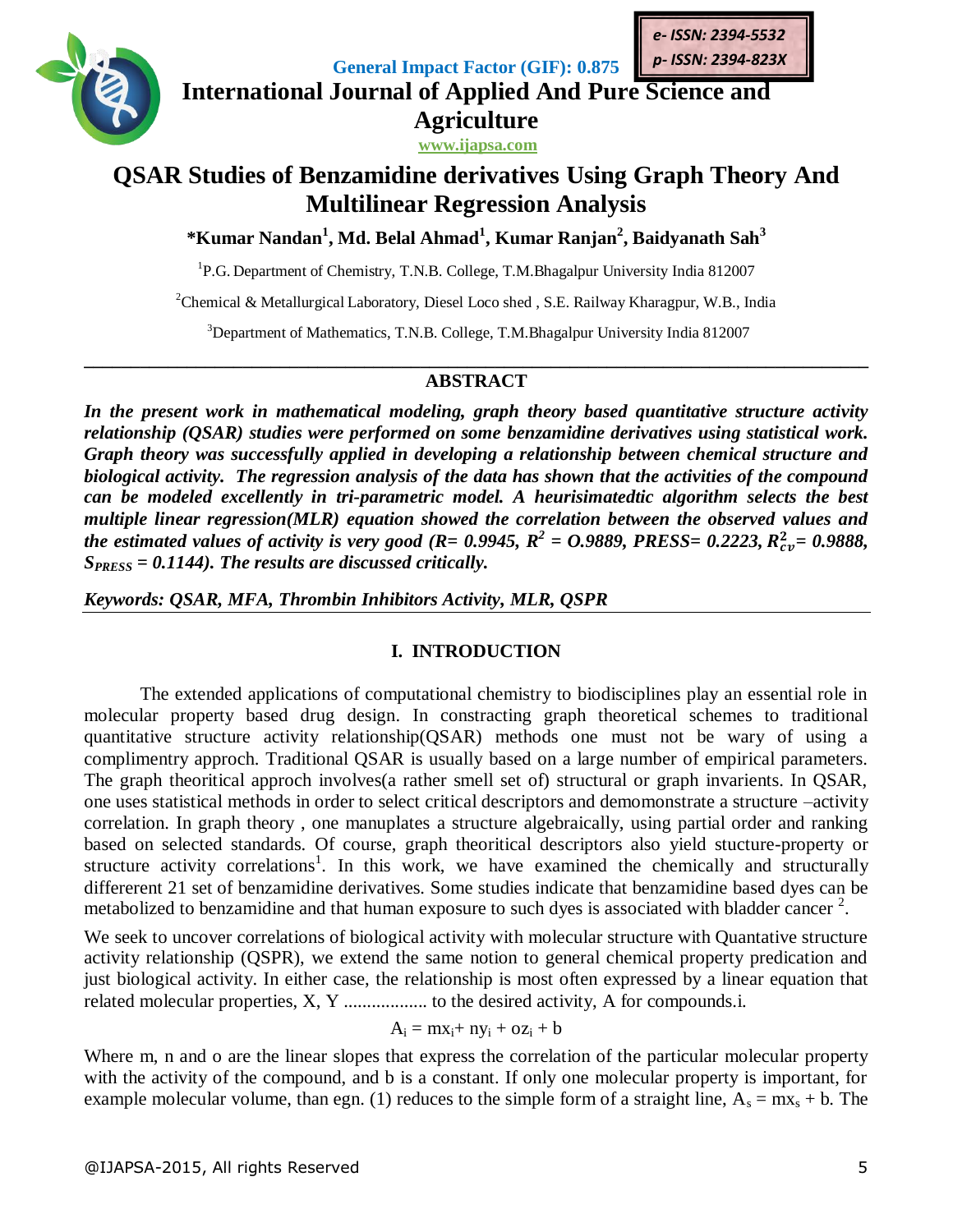# *International Journal of Applied and Pure Science and Agriculture (IJAPSA) Volume 01, Issue 4, [April - 2015] e-ISSN: 2394-5532, p-ISSN: 2394-823X*

slopes and the constant are often calculated using multiple linear regression (MLR) which is analogous with regular linear regression when there is just one independent variable. In constructing graph theoretical schemes to traditional QSAR methods .

The graph theoretical approach involves (a rather small set of) structural or graph invariants. In QSAR, one uses statistical methods in order to select critical descriptors and demonstrate a structure – activity correlation. In graph theory, one manipulates a structure algebraically, using partial order and ranking based on selected standards of course, graph theoretical descriptors also yield structure property or structure activity correlations<sup>3</sup>.

## II. **METHODOLOGY:**

This methodology used is to transform the chemical structure in to its molecular graph i.e. Two Dimensonal structure. This can be done by depeleting all the Carbon- hydrogen atom as well as hetro atom hydrogen bonds of chemical structure. In the parsent investigation, initially, We have used a set of distance based topological in dices and physico-chemical parameter<sup>4</sup>.

#### **Statistical Analysis:**

### **Correlation Analysis:**

Correlation analysis<sup>4</sup> of biological activity, topological indices and physicochemical parameter was carried out- Inter-Correlated parameter were eliminated stepwise depending on their individual correlation with the biological activity. All possible combinations of parameters were considered for multiple regression analysis.

# **Regression Analysis:**

Multiple regression analysis was carried out by 'Multi Regress' a programme carried out using stepwise regression methodology5. It was carried out using a computer program, graph pad software, In order to obtain appropriate models; we used the maximum R2 method. In addition we also calculation the quality factor Q, as the ratio of correlation coefficient (R) and the standard error of estimation (Sc) i.e. Q= R/Sc. Finally, the cross-validation method was used to establish the predictive potential of our models. At this stage, It is interesting to comments an adjustable R2 ( $R_A^2$ ) Coefficients. It takes into accounts of adjustment of R2 therefore If a variable is added that does not contribute its fair share, the  $R_A^2$  will actually decline. If  $R_A^2$  always increases then an independent variable is added. On other side  $R_A^2$  will decreases, this means the added variable does not reduce the unexplained variation enough to offset the loss of degrees of freedom. In our case,  $R_A^2$  value increases with increasing number of parameters. This indicates that the new parameters have a fair share in the proposed model.

#### **Cross-validation:**

The predictive power of the equations were validated by leave-one-out(LOO) cross-validation equation. Predicted residual sum of square (PRESS), cross-validated correlation coefficient, and standard deviation error of prediction (SSY) were considered for the validation of these equations. The results from cross-validated analysis were expressed as the cross-validated squared correlation coefficent  $r^2$ ; which is defined as  $5, 6$ .

$$
R^2 = 1 - \Sigma (Y_{pred} - Y_{act})^2 / \Sigma (Y_{act} - Y_{mean})
$$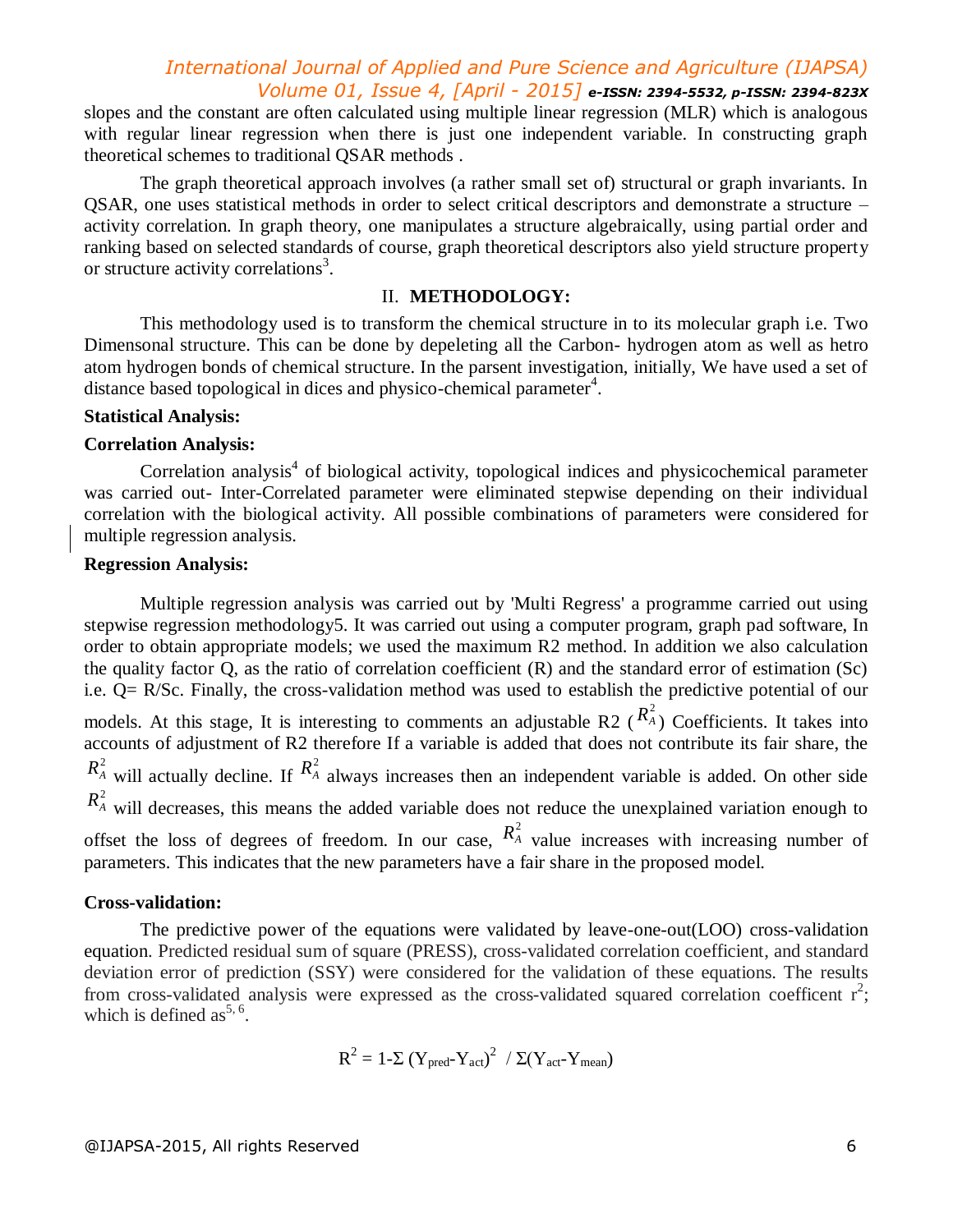# *International Journal of Applied and Pure Science and Agriculture (IJAPSA) Volume 01, Issue 4, [April - 2015] e-ISSN: 2394-5532, p-ISSN: 2394-823X*

Where Y<sub>pred</sub>, Y<sub>act</sub>, and Y<sub>mean</sub> are predicted, actual and mean value of target property respectively.  $\Sigma$  (Y<sub>pred</sub>-Y<sub>act</sub>)<sup>2</sup> is the predicted Residual Error Sum of Squares (PRESS). PRESS is an important crossvalidation parameter as it is a good approximation of the real predictive error of the equations.The statistical parameters considered to compare and select the generated QSAR equations were correlation coefficient (r), standard deviation (s), sequentia Fischer (F) test, Cross-validated correlation coefficent  $r^2$ . A data point is considered as an outlier if it has a large magnitude (when the residual value exceeds twice the standard error of estimate of the equation). A "cross-validated  $R_{cv}^2$ " may then be defined completely analogously to the definition of the conventional  $R_{cv}^2$ , as

$$
R_{cv}^2 = \frac{SSY - PRESS}{SSY}
$$

Where PRESS is the standard errors of the cross-validated predictions and SSY is the sum of squared deviations of each biological property value from their mean and PRESS, or predictive sum of squares, is the sum, over all compounds, of the squared differences between the actual and "predicted" biological property values.

#### **Software:**

Different types of descriptors were calculated for each molecule in the study table using default settings within cerisu2 and Dragon software. These descriptors include topological, spatial and thermodynamic type. A complete list of descriptors used in the study is given table 1.

### **III. RESULT AND DISCUSSION:**

The descriptors involved in the selected models and their thrombin inhibition activities ( $pIC_{50}$ ) of 21 Benzamidine Derivatives used in present study are shown in table-1. We have carried out single and step wise multiple regression analysis for modeling of  $pIC_{50}$ .

### **Mono Parametric Regression:**

 $0.1887(\pm 0.005538)$ MR - 6.790

 $R=0.9919, R^2=0.9839, R_A^2=0.9830, R_{CV}^2=0.9836$ ,

## **Bi Parametric Regressions:**

Successive regression yielded bi parametric models all having better statistics which models discussed below. We still attempt modeling with five correlation parameters.

 $0.1925(\pm 0.07713)\sigma + 0.1544(\pm 0.01459)MR - 7.036$  $R = 0.9940, R^2 = 0.9880, R_A^2 = 0.9867, R_{CV}^2 = 0.9879,$ 

## **Tri Parametric Regressions:**

Finally, stepwise regression resulted into the most significant model containing three parameters. The regression expression has the highest  $R^2$  value and can be expressed as below.

 $0.1934(\pm 0.07632)\sigma + 0.1568(\pm 0.01459)MR - 0.001490(\pm 0.001268)ZM_2 - 7.072$  $R = 0.9945$ ,  $R^2 = 0.9889$ ,  $R_A^2 = 0.9870$ ,  $R_{CV}^2 = 0.9888$ ,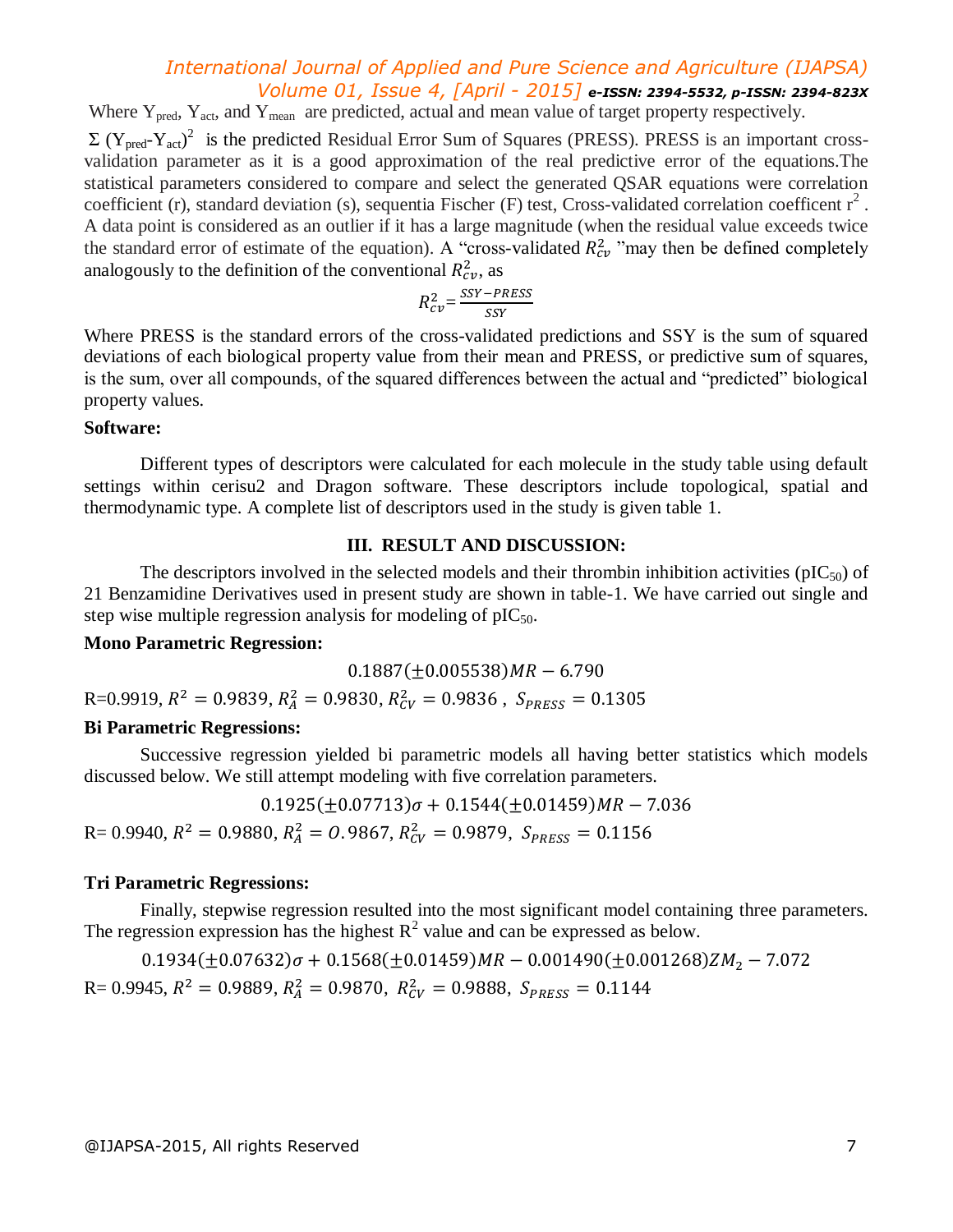

**Fig 2: Plot Of Observed Vs. Estimated Activity ( pIC50)**

### **IV. CONCLUSION:**

On the basis of above observation it leads to the conclusion that the activity  $pIC_{50}$  of the present set of compounds can be successfully modeled using molecular descriptors. It was also observed that out of the molecular descriptors used,  $σ$ , MR and  $ZM<sub>2</sub>$  most useful for this purpose. The best produced model is a tri-parametric regression equation with very good statistical fit good predictive power as evident from its  $R^2 = 0.9889$ ,  $R_{cv}^2 = 0.9888$ ,  $S_{PRESS} = 0.1144$  values. The highest value of  $R^2$  and  $R_{cv}^2$  and lowest value of SPRESS gave further support to our finding. The MFA equation suggested that (+ve)sign of MR and  $\sigma$  descriptors are favour the activity while (-ve)sign of  $ZM_2$  indices indicate that they disfavour the activity.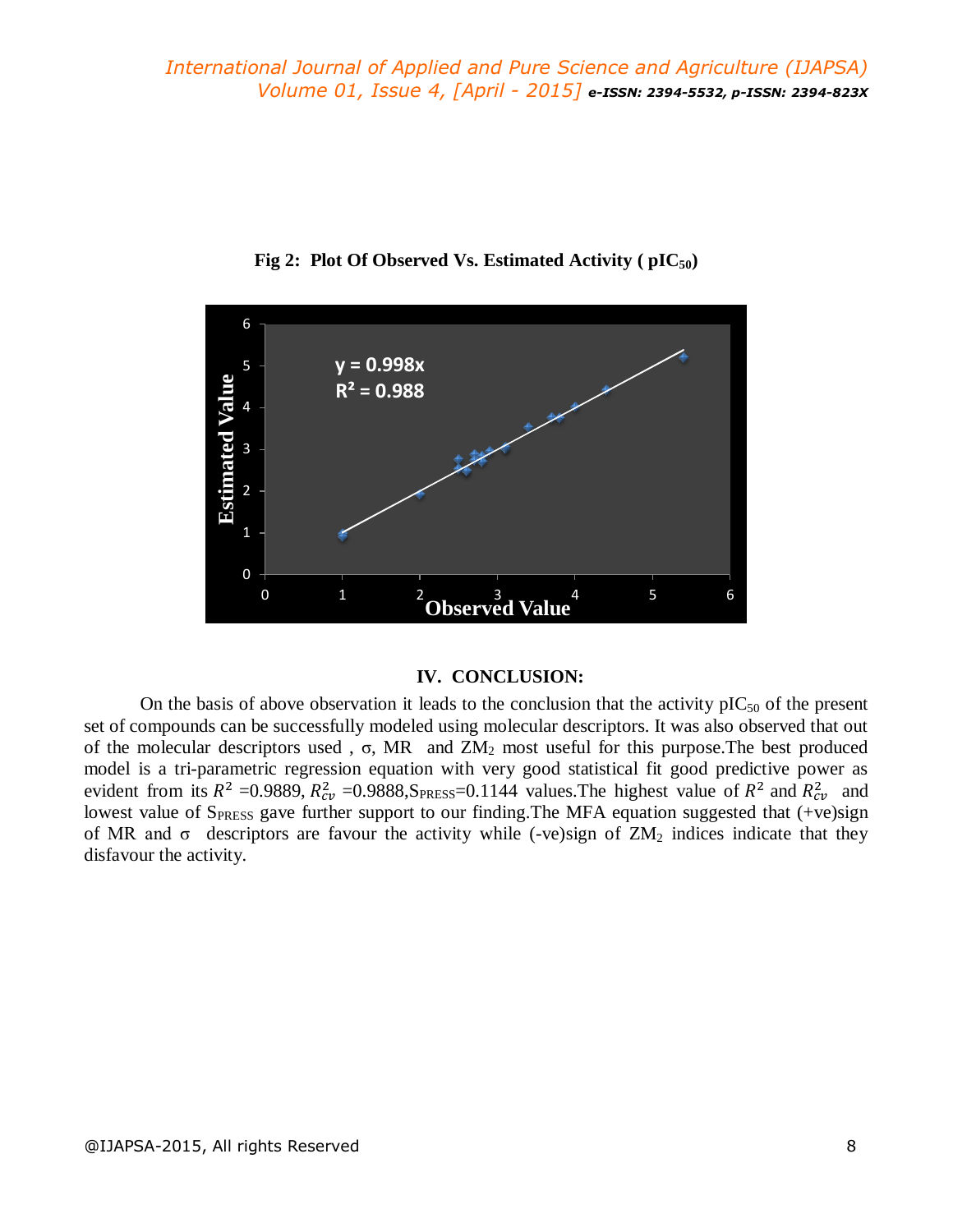# *International Journal of Applied and Pure Science and Agriculture (IJAPSA) Volume 01, Issue 4, [April - 2015] e-ISSN: 2394-5532, p-ISSN: 2394-823X* **Table -1 : Benzamidine compounds and there Thrombin inhibitor activities (pIC50)**

| <b>Sl. No.</b> | <b>Compound Name</b>                                   | $\sigma$ | <b>MR</b> | $\mathbf{ZM}_2$ | $pIC_{50}$ |
|----------------|--------------------------------------------------------|----------|-----------|-----------------|------------|
| $\mathbf{1}$   | 4-nitrobenzenecarboximidamide                          | 10.039   | 50.876    | 62              | 2.5        |
| $\overline{2}$ | 3-(hydroxymethyl)benzenecarboximidamide                | 10.127   | 49.034    | 55              | 2.6        |
| 3              | 2-methylbenzenecarboximidamide                         | 8.1240   | 41.803    | 51              | $1.0\,$    |
| $\overline{4}$ | 3-nitrobenzenecarboximidamide                          | 10.127   | 49.012    | 62              | 2.6        |
| 5              | 3-carbamimidoylbenzoic acid                            | 10.224   | 51.432    | 62              | 2.7        |
| 6              | 3-benzylbenzenecarboximidamide                         | 10.905   | 54.998    | 87              | 3.4        |
| $\overline{7}$ | benzenecarboximidamide                                 | 10.418   | 51.485    | 43              | 2.9        |
| 8              | 3-aminobenzenecarboximidamide                          | 11.877   | 59.114    | 50              | 4.4        |
| 9              | biphenyl-3-carboximidamide                             | 11.987   | 55.110    | 84              | 3.7        |
| 10             | 3-(dimethylamino)benzenecarboximidamide                | 10.613   | 51.822    | 62              | 3.1        |
| 11             | 3-methoxybenzenecarboximidamide                        | 10.613   | 52.012    | 55              | 3.1        |
| 12             | 3,4-dimethylbenzenecarboximidamide                     | 10.921   | 50.123    | 58              | 2.8        |
| 13             | 3-bromobenzenecarboximidamide                          | 10.321   | 50.975    | 50              | 2.8        |
| 14             | 3,5-dimethylbenzenecarboximidamide                     | 9.5430   | 46.187    | 57              | 2.0        |
| 15             | 3-(4-carbamimidoylphenyl)-2-oxopropanoic acid          | 12.112   | 64.065    | 77              | 5.4        |
| 16             | 3-(3-phenoxypropoxy)benzenecarboximidamide             | 11.293   | 56.098    | 103             | 3.8        |
| 17             | 4-ethoxybenzenecarboximidamide                         | 10.321   | 50.234    | 59              | 2.8        |
| 18             | 4-methoxybenzenecarboximidamide                        | 10.224   | 50.465    | 55              | 2.7        |
| 19             | 3-(3-carbamimidoylphenyl)-2-oxopropanoic acid          | 8.5710   | 41.119    | 77              | 1.0        |
| 20             | 5-(3-carbamimidoylbenzyl)naphthalene-2-carboximidamide | 11.488   | 57.913    | 140             | 4.0        |
| 21             | 4-(hydroxymethyl)benzenecarboximidamide                | 10.030   | 49.446    | 55              | 2.5        |

MR=Molar Refractivity,  $\sigma$  = Shape Index(Order 1),  $ZM_2$ = Second Zagreb Index, pIC<sub>50</sub> = Experimental Activity